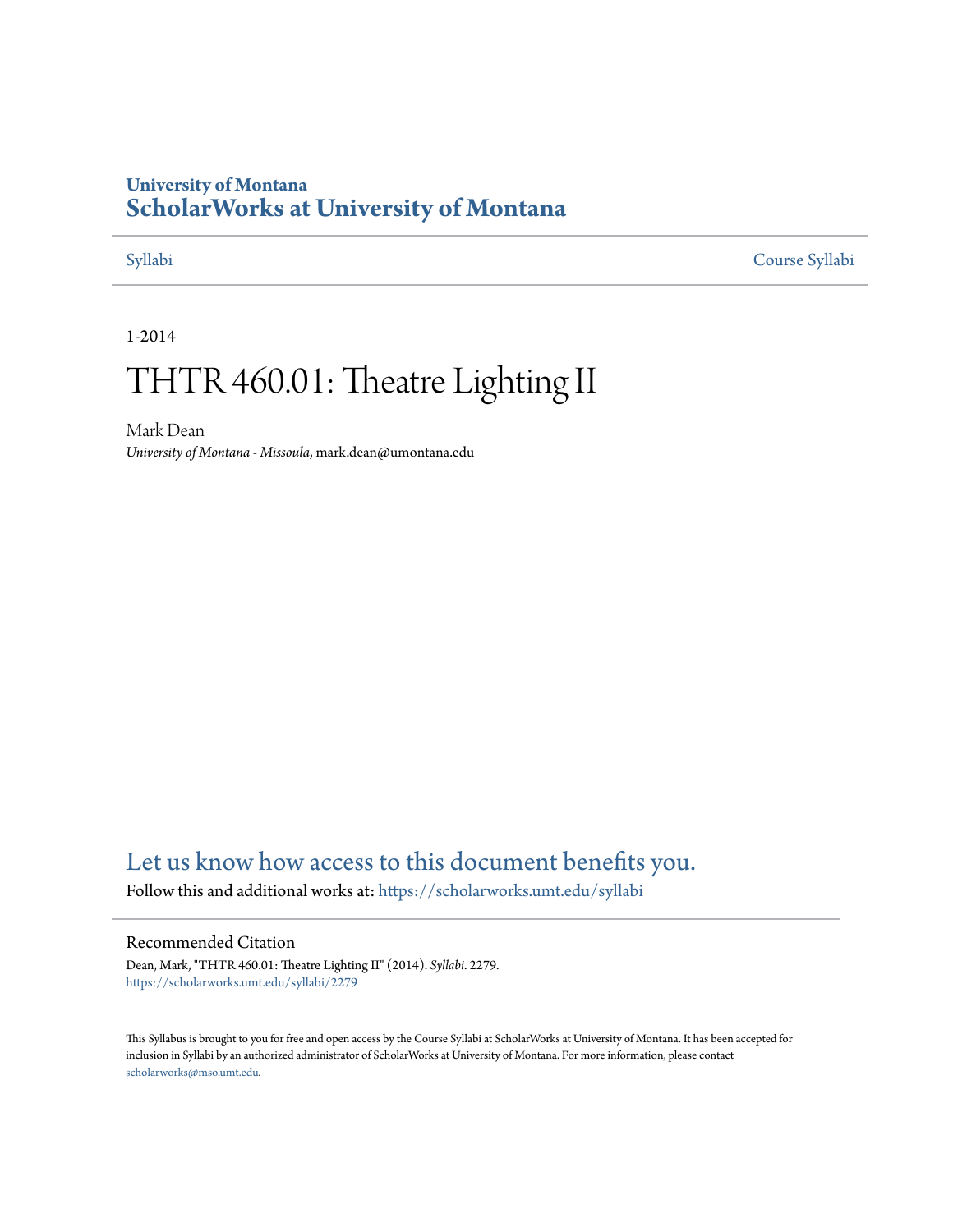#### COURSE SYLLABUS

## **THTR 460-SPRING 2014 THEATRE LIGHTING II-3cr.**

#### **CLASS SESSIONS: MONDAY & WEDNESDAY - 11:00 - 12:30 PM McGill 213, PAR/TV 131**

#### **PROFESSOR:** Mark Dean

Rm. 193. PAR/TV Bldg. 243-2879 mark.dean@umontana.edu

Office Hours; 1:00pm to 2:30pm Tuesday and Thursday except when work on University productions prohibits these times. Please feel free to make appointments or stop by at other times.

**TEXT:** Mumm, Robert C., The Photometrics Handbook, 2nd Edition

It should be clearly understood that the assigned text for this class will serve only as a resource. While much of the lecture material has its parallels in the text, the sequence of the class does not match the book. In addition, the terminology and approach of the professor differ from the material presented in the text. These factors make class attendance essential if the student wishes to succeed in this class.

In addition, several scripts will be assigned as the basis for project work. The titles of these scripts will be determined during the course of the semester.

**All Theatre** *&* **Dance students must have an in-depth knowledge of the practices and procedures outlined in the School of Theatre** *&* **Dance Student Handbook. The Handbook is available online at http://www.umt.edu/theatredance/about/handbook**

#### $G$  *o* **als and PURPOSE:**

The purpose of this class is to expand the student's abilities as a Lighting Designer to enable him or her to develop and execute lighting designs for a variety of situations. The class lectures will seek to enlarge and refine the basic understanding of stage lighting that each student brings to the class. The projects assigned within the class will aid the student in becoming proficient in lighting various types of productions, under differing conditions, with a variety of equipment. Students will use the resources in the Lighting Laboratory (PAR/TV 131) to demonstrate realized cues and cue sequences. The resources of the Montana Theatre will also be used to allow each a better understanding of computer lighting control and the creation of lighting cues.

The work of this class is designed to sequentially develop the student's understanding and skills. Therefore, it is extremely important that each student completes the assignments according to the class schedule.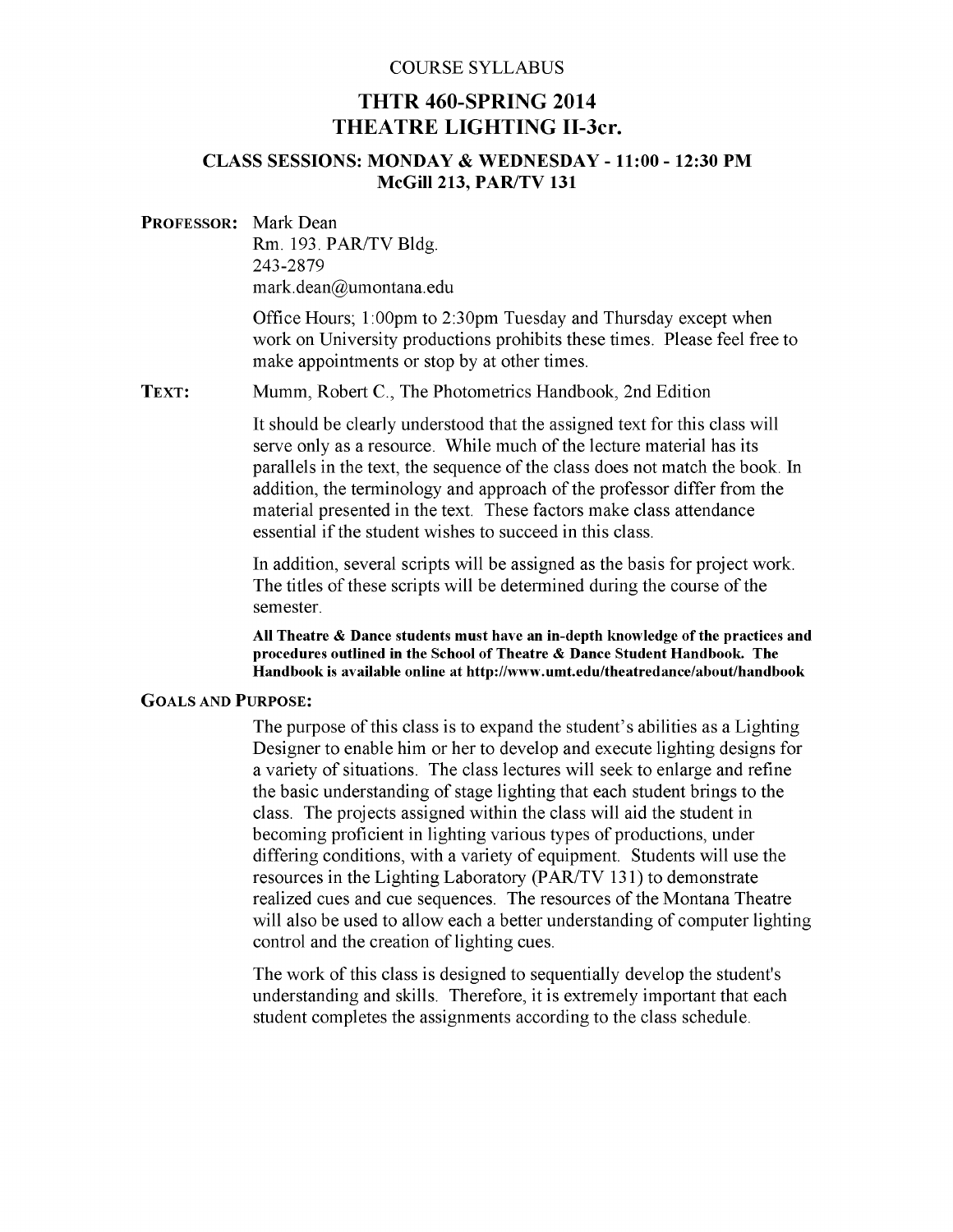#### **OBJECTIVES:**

- To build upon and improve the skills gained in THTR 360.
- Refine and improve ones individual design process.
- The ability to understand the evolved concept and communication of the design team for the work being designed.
- The ability to work collaboratively as a lighting designer with the entire design team.
- The ability to understand and use traditional and non-traditional research methods in order to better evolve a lighting design.
- The ability to define and defend a particular lighting design idea, and to execute that idea in many different theatrical spaces.

| <b>GRADING:</b> | Final grades for this course will be based on the following |            |
|-----------------|-------------------------------------------------------------|------------|
|                 | Quick "Modified" McCandless                                 | 100 points |
|                 | Focusing Exercise                                           | 50         |
|                 | Dance Cues                                                  | 100        |
|                 | Dance Plot                                                  | 200        |
|                 | Attendance and Participation                                | 100        |
|                 |                                                             | <b>m</b> 1 |

Total-----------550 points

Since the completion of many of these projects is dependent upon the completion of the project which precede them, any project not handed in on the date scheduled will be grade down 5% of its maximum value for every class session that it is late

Extra credit is possible and encouraged by the professor, but the student must receive the instructor's permission before starting a project that is to be used for extra credit.

### **MINIMUM REQUIRED MATERIALS:**

In order to complete the projects for this class, each student must obtain a basic set of materials. These will include:

16Gb Flash Storage Drive Roscolux Gel Swatch Books Black Cansom (or equivalent) Pastel Paper for Storyboards Set of (24 minimum) Colored Pencils